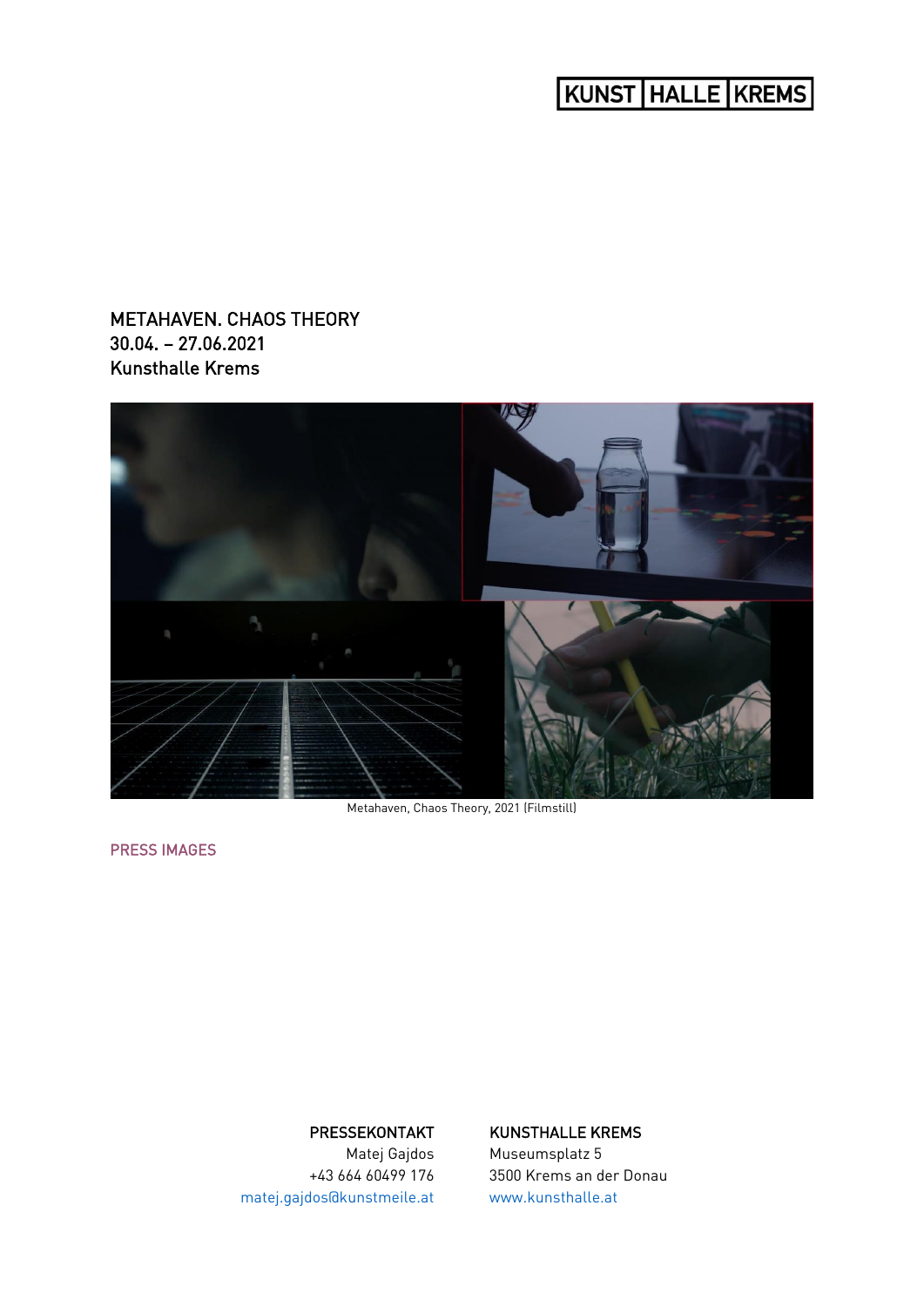## METAHAVEN. CHAOS THEORY 30.04. – 27.06.2021 Kunsthalle Krems

The artist collective Metahaven is creating a multimedia installation exclusively for Kunsthalle Krems. Entitled Chaos Theory, the multi-voice film essay will be projected onto a curtain in the Oberlichtsaal. The absence of linguistic reference to reality and the ineffability of the metaphysical are the film's main themes. Subtitles play an important role for the artists and are integrated into the cinematographic setting.

Entangled and haunting, Metahaven's short film *Chaos Theory* (2021) centers on children, adults, and parental relationships. X (Valentina Di Mondo), the child, is adventurous and associative; the adult, Y/Z (Georgina Dávid), appears pensive and tormented by emotion. Yet, she is ever as dedicated to nurturing X.

Just after the two have departed on an elevator journey downward, the film cuts to a bright space in which Y/Z speaks to X:

What is present, what is physical, quite like joy itself?

X's playful axioms and aphorisms intersect with this monologue:

I see us in things that are not us. In the drawings of the seats on the bus.

X tells of a dream she had about black swans. When the swans appear, the fantasy becomes concrete, and play and belonging have the last word.

Chaos Theory is a successor to Metahaven's films Information Skies (2016) and Hometown (2018). It combines cinematic scenes, "homemade cinema," and stop-motion animation within a tightly woven text. A visceral poetics of inhabiting the present occupies the foreground.

Metahaven, founded by Vinca Kruk and Daniel van der Velden, is a Dutch artist collective working in film, design and internet art.

The installation is a donaufestival commission and will be presented for the first time in Krems. The production is a joint cooperation between Kunsthalle Krems and donaufestival.

Curator: Thomas Edlinger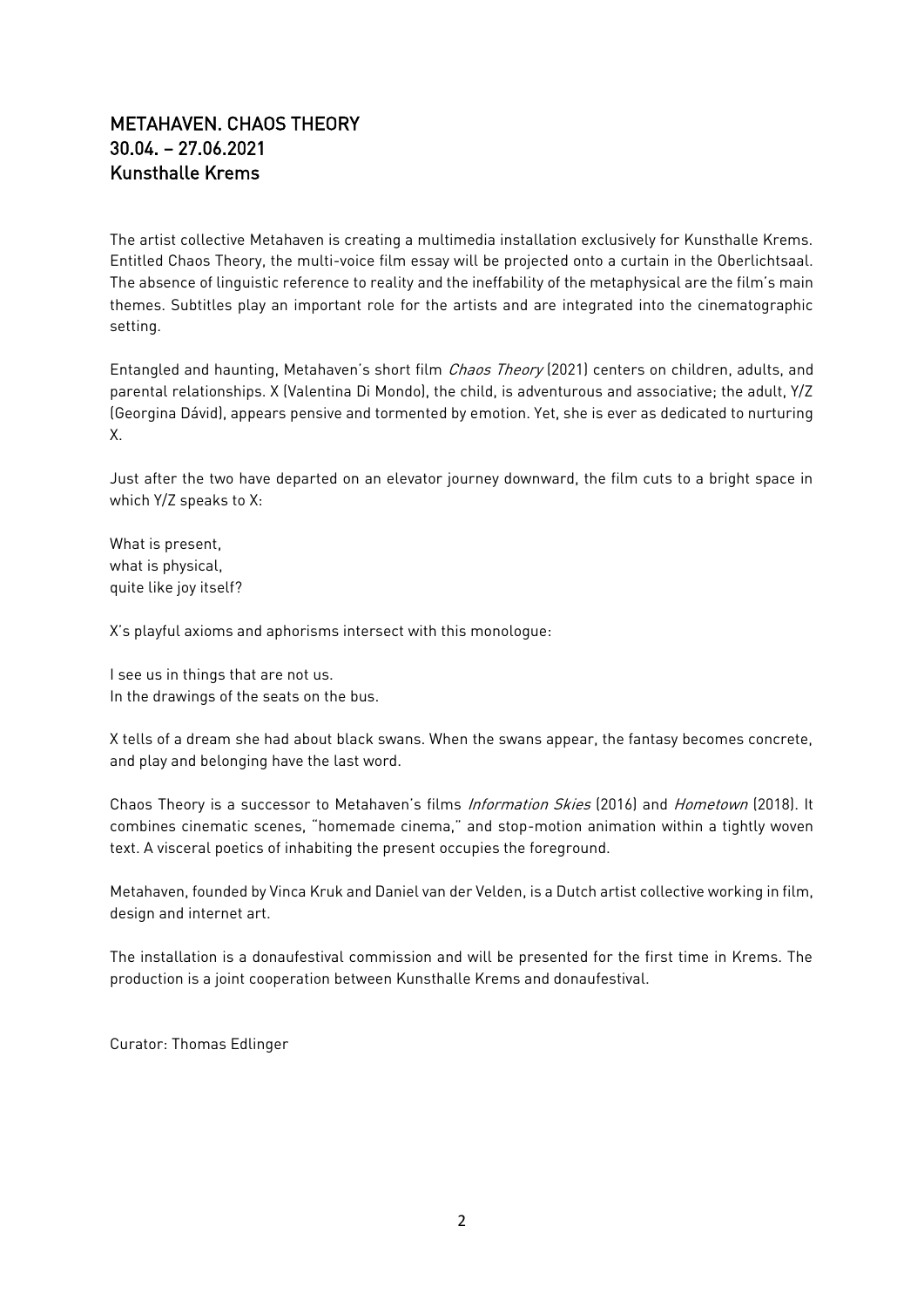# CHAOS THEORY (2021)

written and directed by Metahaven cast: Georgina Dávid, Valentina Di Mondo voice: Lucie de Bréchard director of photography: Remko Schnorr composer: Gediminas Žygus additional videography and animations: Metahaven

A donaufestival commission in cooperation with Kunsthalle Krems. Curator: Thomas Edlinger

# METAHAVEN

Metahaven, gegründet von Vinca Kruk und Daniel van der Velden, ist ein Künstlerkollektiv mit Sitz in Amsterdam, das in Film, Storytelling, Design und Internetkunst zu verorten ist. Alle ihre Arbeiten vereint das Interesse an Poesie, Geschichtenerzählen, Propaganda und digitalen Superstrukturen.

Film works (Selection):

- The Sprawl (Propaganda about Propaganda) (2015)
- Information Skies (2016)
- Hometown (2018)
- Eurasia (Questions on Happiness) (2018)
- Elektra (2019).

Solo exhibitions:

- Turnarounds, e-flux New York (2019)
- Version History, ICA London (2018)
- Earth, Stedelijk Museum Amsterdam (2018).

Screenings and group exhibitions:

- An evening with Metahaven, MoMA, New York (2019)
- Ghost:2651, Bangkok (2018),
- Sharjah Bienniale (2017),
- Gwangju Biennale (2016).

Current publications:

- PSYOP (2018),
- Digital Tarkovsky (2018).

<https://mthvn.tumblr.com/>

<https://www.ica.art/exhibitions/metahaven-version-history> <https://www.stedelijk.nl/en/exhibitions/metahaven> [www.metahaven.net](http://www.metahaven.net/)